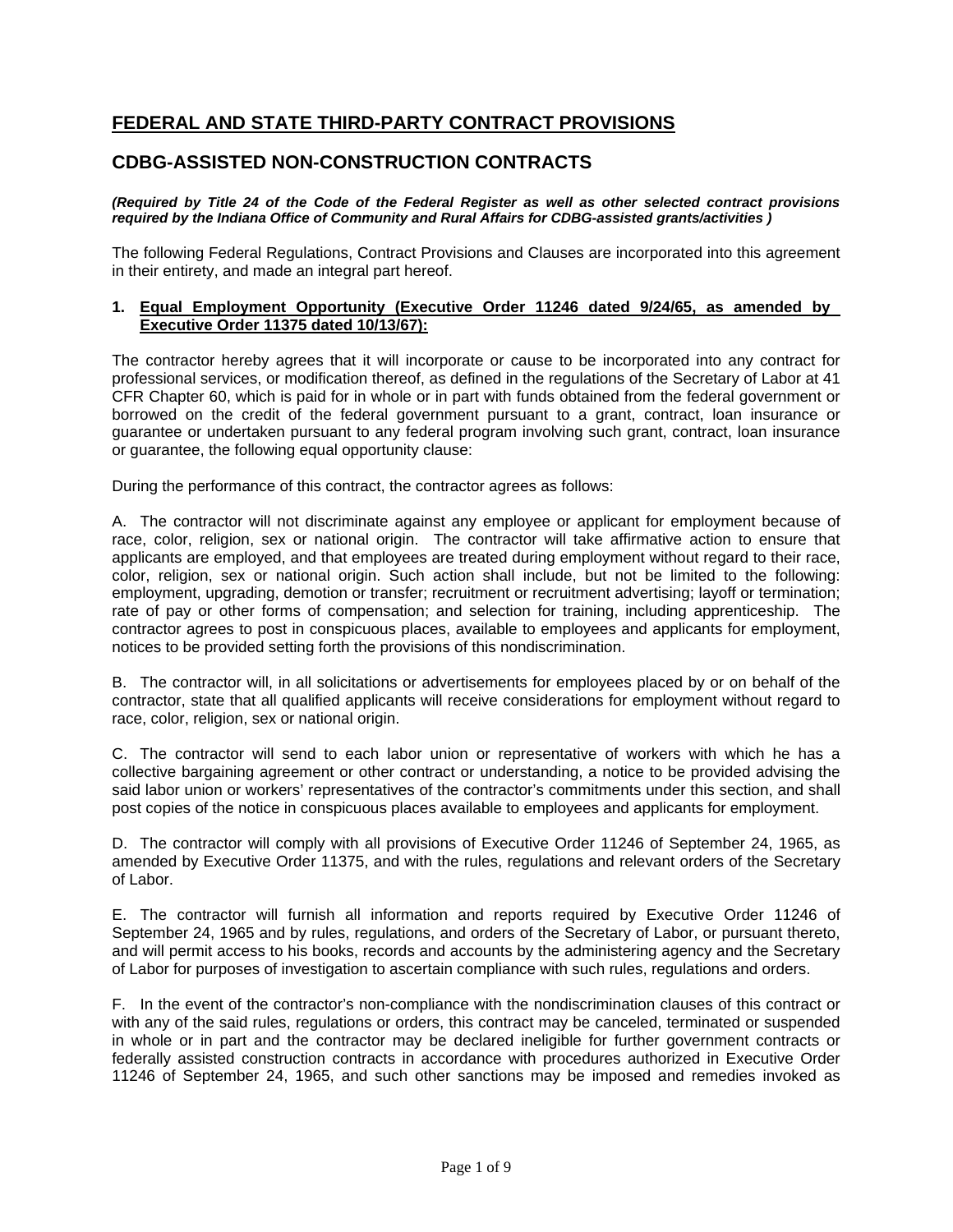provided in Executive Order 11246 of September 24, 1965, or by rule, regulations, or order of the Secretary of Labor, or as otherwise provided by law.

G. The contractor will include the portion of the sentence immediately preceding paragraph A and the provisions of paragraphs A through G in every subcontract or purchase order unless exempted by rules, regulations, or orders of the Secretary of Labor issued pursuant to Section 204 of Executive Order 11246 of September 14, 1965, so that such provisions will be binding upon each subcontractor or vendor. The contractor will take such action with respect to any subcontract or purchase order as the administering agency may direct as a means of enforcing such provisions, including sanctions for noncompliance: Provided, however, that in the event a contractor becomes involved in, or is threatened with, litigation with a subcontractor or vendor as a result of such direction by the administering agency the contractor may request the United States to enter into such litigation to protect the interests of the United States.

H. The contractor further agrees that it will be bound by the above equal opportunity clause with respect to its own employment practices when it participates in federally assisted construction work: Provided, that if the applicant so participating is a state or local government, the above equal opportunity clause is not applicable to any agency, instrument or subdivision of such government which does not participate in work on or under the contract.

I. The contractor agrees that it will assist and cooperate actively with the administering agency and the Secretary of Labor in obtaining the compliance of contractors and subcontractors with the equal opportunity clause and the rules, regulations, and relevant orders of the Secretary of Labor, that it will furnish the administering agency and the Secretary of Labor such information as they may require for the supervision of such compliance, and that it will otherwise assist the administering agency in the discharge of the agency's primary responsibility for securing compliance.

J. The contractor further agrees that it will refrain from entering into any contract or contract modification subject to Executive Order 11246 of September 24, 1965, with a contractor debarred from, or who has not demonstrated eligibility for, government contracts and federally assisted construction contracts pursuant to the executive order and will carry out such sanctions and penalties for violation of the equal opportunity clause as may be imposed upon contractors and subcontractors by the administering agency or the Secretary of Labor pursuant to Part II, Subpart D of the executive order. In addition, the applicant agrees that if it fails or refuses to comply with these undertakings, the administering agency may take any or all of the following actions: Cancel, terminate or suspend in whole or in part this grant (contract, loan, insurance, guarantee); refrain from extending any further assistance to the applicant under the program with respect to which the failure or refund occurred until satisfactory assurance of future compliance has been received from such applicant; and refer the case to the Department of Justice for appropriate proceedings.

## **2. Minority and Women Business Enterprise Policy (Indiana Office of Community and Rural Affairs):**

The contractor agrees to ensure that disadvantaged business enterprises as defined in 13 CFR 124.103 have the maximum opportunity to participate in the performance of contracts and subcontracts financed in whole or in part with Federal funds provided under this agreement. In this regard all recipients or contractors shall take all necessary and reasonable steps in accordance with 13 CFR 124.103 to ensure that disadvantaged business enterprises have the maximum opportunity to compete for and perform contracts. The contractor shall not discriminate on the basis of race, color, national origin, or sex in the award and performance of this contract. The contractor shall establish and pursue a 10% goal for participation in the proceeds of this contract.

During the performance of this contract, the contractor agrees to comply with Executive Order 12138 entitled "Women Business Enterprise Policy" which includes, but is not limited to, creating or supporting new programs responsive to the special needs of women business enterprises, establishing incentives to promote business or business-related opportunities of women business enterprises, collecting and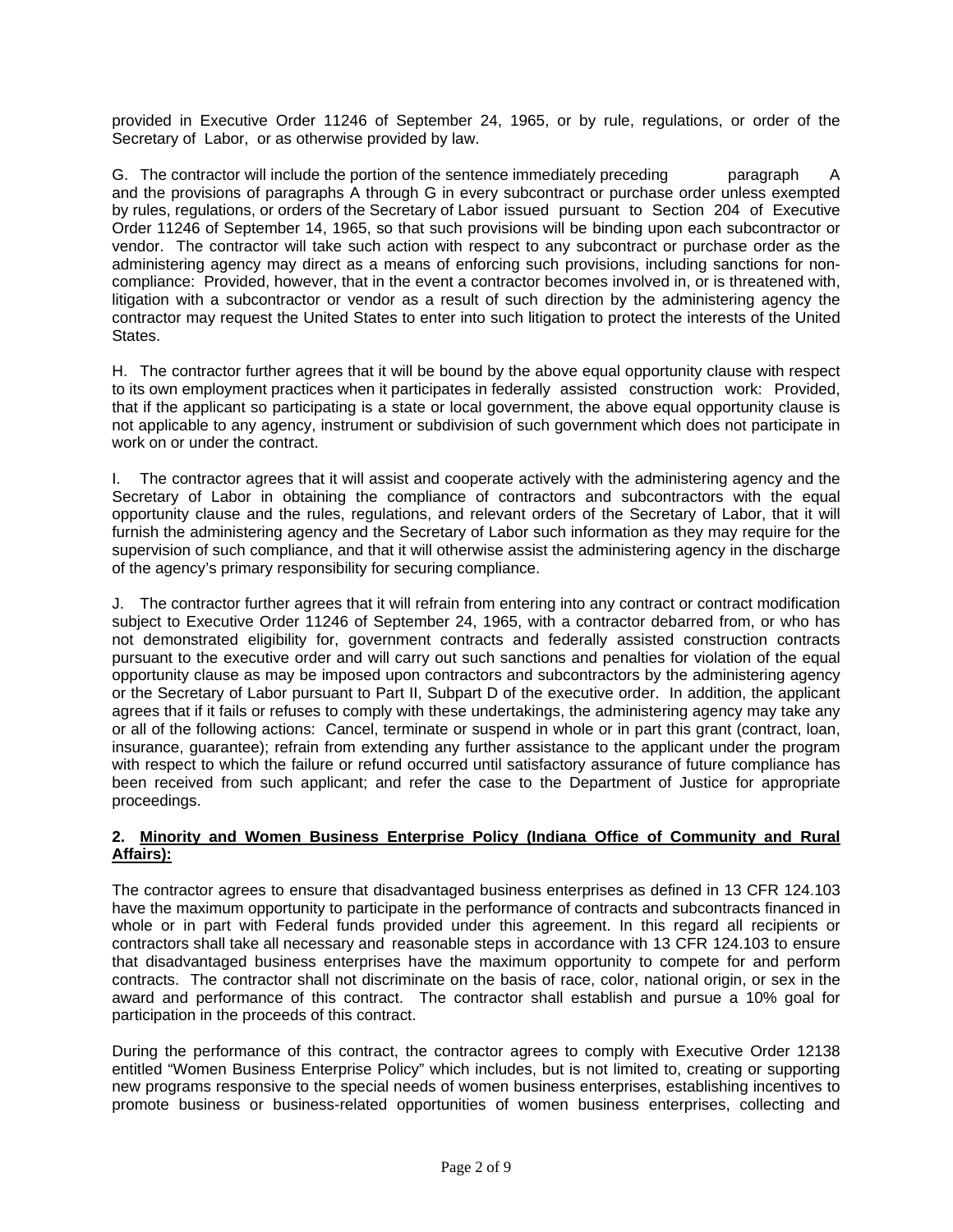disseminating information in support of women business enterprise in ensuring to women business enterprises knowledge of any ready access to business-related services and resources.

# **3. Compliance in the Provision of Training, Employment and Business Opportunities:**

A. The work to be performed under this contract is on a project assisted under a program providing direct federal financial assistance from the Department of Housing and Urban Development through the Indiana Office of Community and Rural Affairs and is subject to the requirements of Section 3 of the Housing and Urban Development Act of 1968, as amended, 12 USC, 1701u. Section 3 requires that to the greatest extent feasible, opportunities for training and employment be given to lower income residents of the project area and contracts for work in connection with the project be awarded to business concerns which are located in, or owned in substantial part by persons residing in the area of the project.

B. The parties to this contract will comply with the provisions of said Section 3 and the regulations issued pursuant thereto by the Secretary of Housing and Urban Development set forth in 24 CFR 135, and all applicable rules and orders of the Department issued thereunder prior to the execution of this contract. The parties to this contract certify and agree that they are under no contractual or other disability which would prevent them from complying with these requirements.

C. Compliance with the provisions of Section 3, the regulations set forth in 24 CFR Part 135, and all applicable rules and orders of the Department issued hereunder prior to the execution of the contract, shall be a condition of the federal financial assistance provided to the project, binding upon the applicant or recipient for such assistance, its successors and assigns. Failure to fulfill these requirements shall subject the applicant or recipient, its contractors and subcontractors, its successors and assigns to those sanctions specified by the grant or loan agreement or contract through which federal assistance is provided, and to such sanctions as are specified by 24 CFR Part 135.

# **4. Title VI Civil Rights Act of 1964:**

During the performance of this contract, the contractor, for itself, its assignees and successors in interest (hereinafter referred to as the "contractor"), agrees as follows:

A. The contractor, with regard to the work performed by it during the contract, shall not discriminate on the grounds of race, color, sex or national origin in the selection and retention of subcontractors, including procurements of materials and leases of equipment. The contractor shall not participate either directly or indirectly in the discrimination prohibited by Section 21.5 of the Regulations, including employment practices.

B. In all solicitations either by competitive bidding or negotiation made by the contractor for work to be performed under a subcontract, including procurements of materials or leases of equipment, each potential sub-contractor or supplier shall be notified by the contractor of the contractor's obligations under this contract and the regulations relative to nondiscrimination on the grounds of race, color, sex, or national origin.

C. The contractor shall provide all information and reports required by the Regulations or directives issued pursuant thereto, and shall permit access to its books, records, accounts, their sources of information and its facilities as may be determined by the Indiana Office of Community and Rural Affairs or the United States Department of Housing and Urban Development to be pertinent to ascertain compliance with such regulations, orders and instructions. Where any information is required or a contractor is in the exclusive possession of another who fails or refuses to furnish this information, the contractor shall so certify to the awarding agency, the Indiana Office of Community and Rural Affairs, or the United States Department of Housing and Urban Development, as appropriate, and shall set forth what efforts it has made to obtain the information.

D. In the event of the contractor's noncompliance with the nondiscrimination provisions of this contract, the Indiana Office of Community and Rural Affairs or the United States Department of Housing and Urban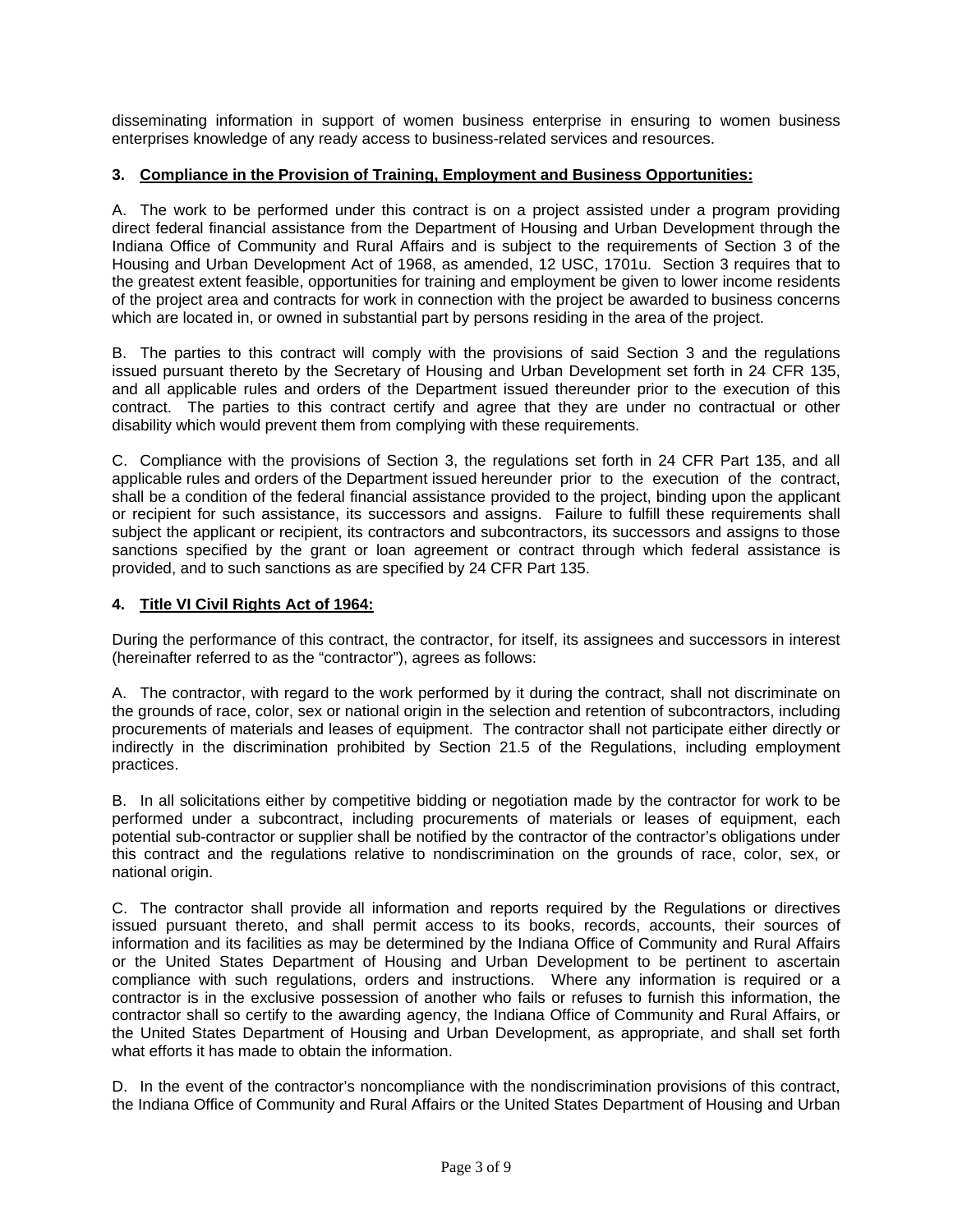Development shall impose such contract sanctions as it may determine to be appropriate, including, but not limited to:

- (1) Withholding of payments to the contractor under the contract until the contractor complies; and/or,
- (2) Cancellation, termination or suspension of the contract, in whole or in part.

E. The contractor shall include the provisions of paragraph (A) through (E) in every subcontract, including procurements of materials and leases of equipment, unless exempt by the Regulations, or directives issued pursuant thereto. The contractor shall take such action with respect to any subcontract or procurement as the Indiana Office of Community and Rural Affairs or the United States Department of Housing and Urban Development may direct as a means of enforcing such provisions including sanctions for noncompliance; provided, however, that in the event the contractor becomes involved in, or is threatened with, litigation with a subcontractor or supplier as a result of such direction, the contractor may request the Indiana Office of Community and Rural Affairs to enter into such litigation to protect the interests of the State of Indiana, and, in addition, the contractor may request the United States Department of Housing and Urban Development to enter into such litigation to protect the interests of the United States.

## **5. Title VIII Civil Rights Acts of 1968 (as applicable):**

The contractor shall comply with Title VIII Civil Rights Acts of 1968 which prohibits discrimination in the sale or rental of dwellings (as defined), discrimination in the financing or housing, blockbusting, and discriminatory advertising; and makes it unlawful to deny any person access to, or membership or participation in, any multiple listing service or real estate broker organization for discriminatory reasons.

### **6. Section 109 Housing and Urban Development Act of 1974 (as applicable):**

The contractor provides that no person in the United States shall on the grounds of race, color, national origin or sex be excluded from participation in, be denied the benefits of, or be subjected to discrimination under any program or activity funded in whole or in part under this title.

### **7. Section 504 Rehabilitation Act of 1973:**

A. The contractor will not discriminate against any employee or applicant for employment because of physical or mental handicap in regard to any position for which the employee or applicant for employment is qualified. The contractor agrees to take affirmative action to employ, advance in employment and otherwise treat qualified handicapped individuals without discrimination based upon their physical or mental handicap in all demotion or transfer, recruitment, advertising, layoff or termination rates of pay or other forms of compensation, and selection for training, including apprenticeship.

B. The contractor agrees to comply with the rules, regulations, and relevant orders of the Secretary of Labor issued pursuant to the Act.

C. In the event of the contractor's non-compliance with the requirements of this clause, actions for noncompliance may be taken in accordance with the rules, regulations, and relevant orders of the Secretary of Labor issued pursuant to the Act.

D. The contractor agrees to post in conspicuous places, available to employees and applicants for employment, notices in a form to be prescribed by the Indiana Office of Community and Rural Affairs, provided by or through the contracting officer. Such notices shall state the contractor's obligation under the law to take affirmative action to employ and advance in employment qualified handicapped employees and applicants for employment, and the rights of applicants and employees.

E. The contractor will notify each labor union or representative of workers with which it has a collective bargaining agreement or other contract understanding, that the contractor is bound by the terms of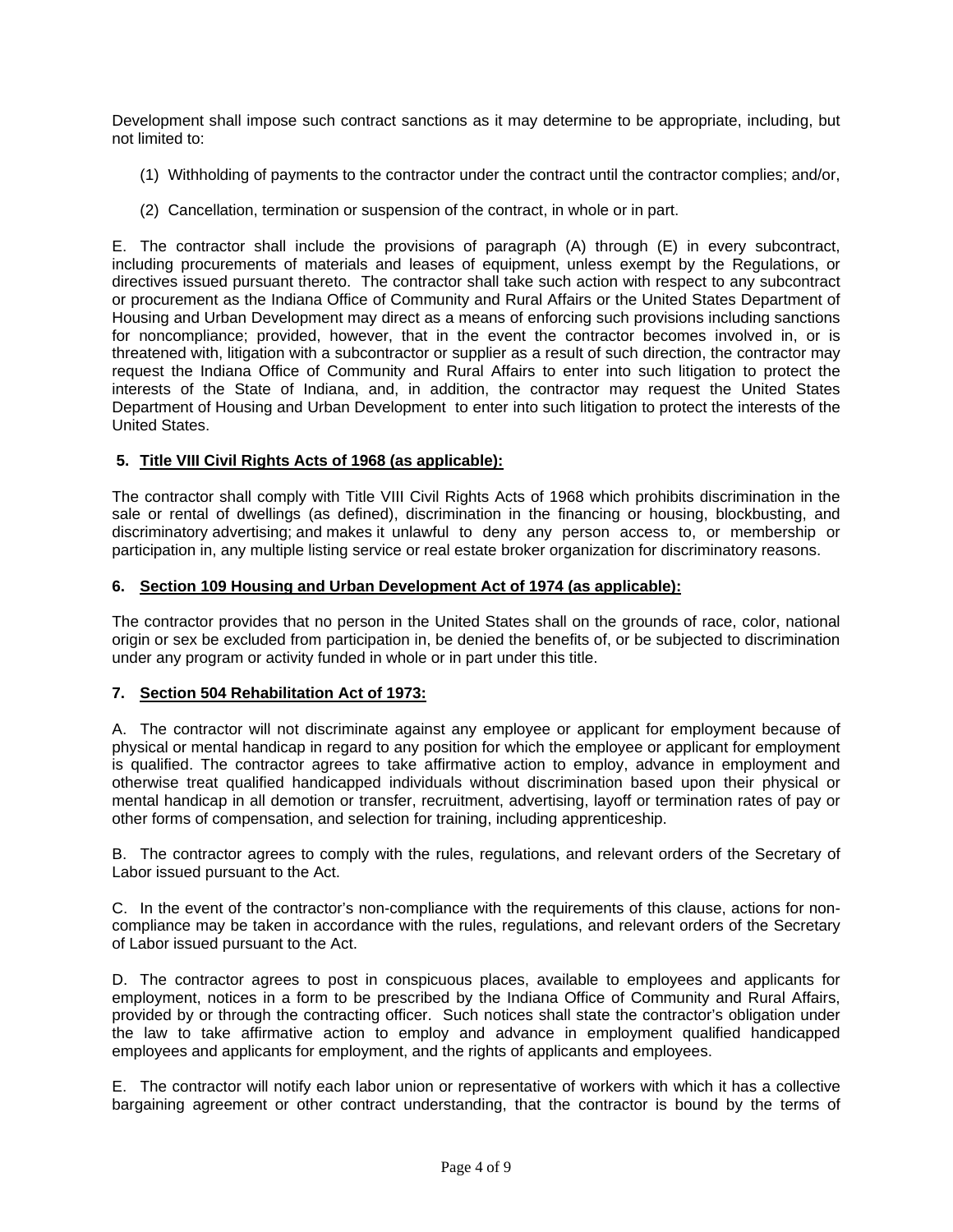Section 504 of the Rehabilitation Act of 1973, and is committed to take affirmative action to employ and advance in employment physically and mentally handicapped individuals.

F. The contractor will include the provisions of this clause in every subcontract or purchase order of \$2,500 or more unless exempted by rules, regulations, or orders of the Secretary issued pursuant to Section 504 of the Act, so that such provisions will be binding upon each subcontractor with respect to any subcontract or purchase order as the Director of the Office of Federal Contract Compliance Programs may direct to enforce such provisions, including action for non-compliance.

# **8. Fair Housing Amendments Act of 1988 (as applicable):**

The contractor shall comply with Fair Housing Amendments Act of 1988 which Amends Title VIII of the Civil Rights Act of 1968 that prohibits discrimination on the basis of race, color, religion, sex or national origin in the sale, rental and financing of dwellings. The 1988 Amendments Act extends coverage of the 1968 Act to persons with disabilities and families with children. In addition, the 1988 Amendments establish certain design and construction requirements for new multi-family housing built for first occupancy on or after March 13, 1991.

# **9. Age Discrimination Act of 1975:**

The contractor shall comply with the Age Discrimination Act of 1975 which provides that no person, on the basis of age shall be excluded from participation in, be denied the benefits of, or be subjected to discrimination under any program or activity receiving federal financial assistance.

## **10. Americans With Disabilities Act of 1990:**

The contractor shall comply with the Americans With Disabilities Act of 1990 which provides that no person, on the basis of handicap, shall be excluded from participation in, be denied the benefits of, or be subjected to discrimination under any program or activity receiving federal financial assistance.

# **11. Certification of Nonsegregated Facilities:**

The contractor certifies that he/she does not maintain or provide for his/her employees any segregated facility at any of his/her establishments, and those under his/her control. He/she certifies further that he/she will not maintain or provide for employment segregated facilities at any of his/her establishments, and he/she will not permit employees to perform their services at any location under his/her control where segregated facilities are maintained. The contractor agrees that a breech of this certification is a violation of the Equal Opportunity Clause of the contract. As used in this certification, the term "segregated facilities" means any waiting rooms, work areas, rest rooms and wash rooms, restaurants and other eating areas, parking lots, drinking fountains, recreation or entertainment areas, transportation and housing facilities provided for employees which are segregated by explicit directive or in fact segregated on the basis of race, color, religion or national origin because of habit, local custom, or otherwise. He/she further agrees that (except where he/she has obtained identical certifications from proposed subcontractors for specific time periods) he/she will obtain identical certification from proposed subcontractors prior to the awards of subcontracts exceeding \$10,000 which are not exempt from the provisions of the Equal Opportunity Clause; that he/she will retain such certification in his/her files; and that he/she will forward this notice to such proposed subcontractors (except where proposed subcontractors have submitted identical certifications for specific time periods).

# **12. Retention and Access Requirements For Records (24 CFR Part 85.42):**

A. The contractor shall comply with Retention and Access Requirements For Records (24 CFR Part 85.42) and State of Indiana records access and retention requirements, to wit:

Financial records, supporting documents, statistical records and all other records pertinent to a grant shall be retained for a period of five (5) years, with the following qualifications: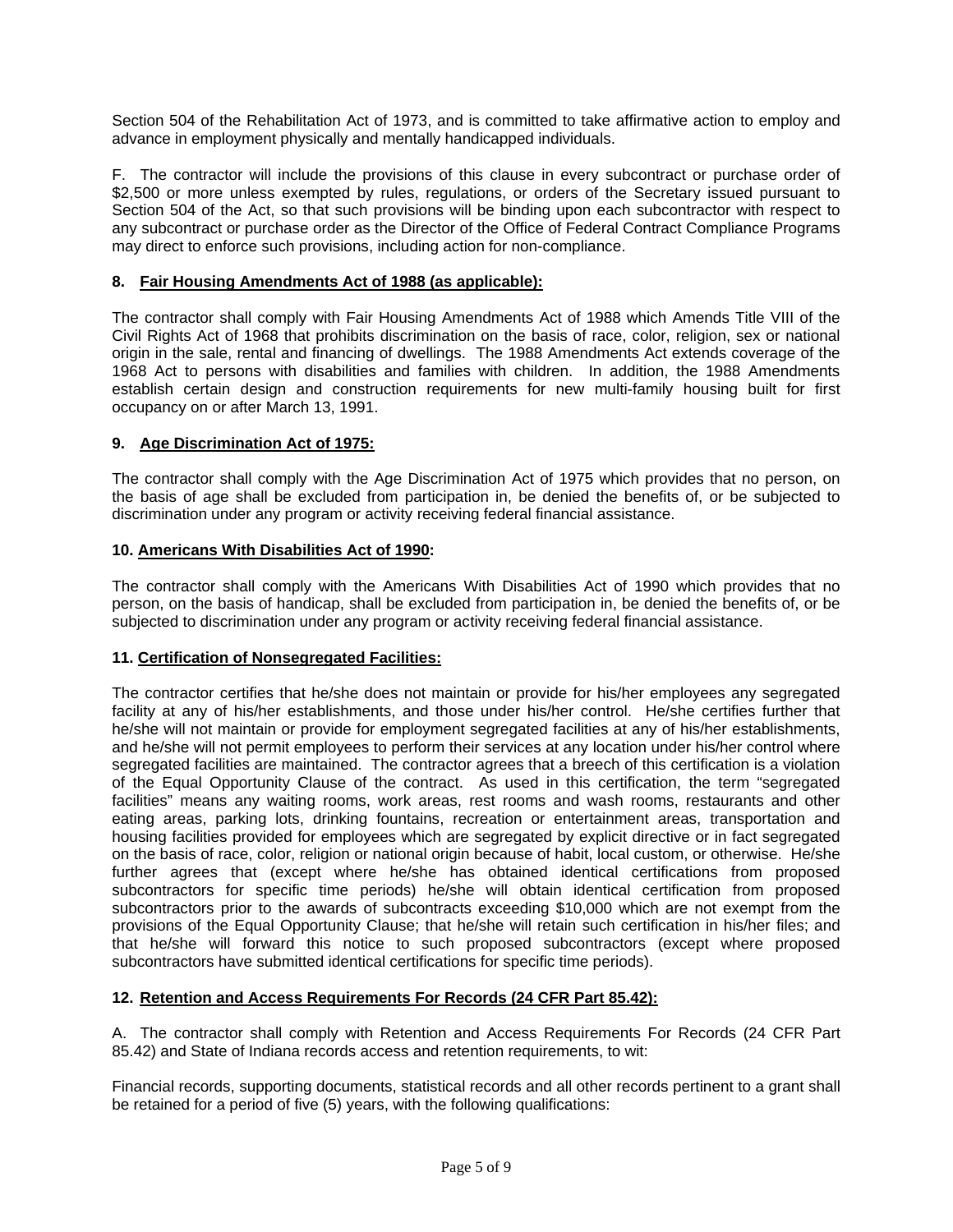- (1) If any litigation, claim, negotiation, audits or other action is started before the expiration of the five-year period, the records shall be retained until all litigation, claim or audit findings involving the records have been resolved, or the five-year period, whichever is later.
- (2) Records of nonexpendable property acquired with federal funds shall be retained for five years after final disposition of such property.
- (3) When records are transferred to or maintained by the federal sponsoring agency, the five-year retention required is not applicable to the grantee.

B. The five-year retention period starts from the date of issuance of a "Certification of Completion" respective to the grant by the Indiana Office of Community and Rural Affairs.

C. The Indiana Office of Community and Rural Affairs shall request transfer of certain records to its custody from grantees when it is determined that the records possess long-term retention value. However, in order to avoid duplicate record-keeping, the Indiana Office of Community and Rural Affairs may make arrangements with grantees to retain any records that are continuously needed for joint uses.

D. The Indiana Office of Community and Rural Affairs, the United States Department of Housing and Urban Development, and the Comptroller General of the United States, or any of their duly authorized representatives, shall have access to any pertinent books, documents, papers and records of grantee and sub-grantees to make audits, examinations, excerpts and transcripts.

E. Unless otherwise required by law, Indiana Office of Community and Rural Affairs shall not place restrictions upon grantees that will limit public access to the records of grantees that are pertinent to a grant except when the agency can demonstrate that such records must be kept confidential and would have been excepted from disclosure pursuant to the Freedom of Information Act (5 USC 552) if the records had belonged to the grantor agency.

## **13. Conflict of Interest (24 CFR 85.36 and 24 CFR 570.611):**

The contractor shall maintain a written code or standards of conduct which shall govern the performance of their officers, employees or agents engaged in the award and administration of contracts supported by federal funds. No employee, officer or agent of the grantee shall participate in selection, or in the award or administration of a contract supported by federal funds if a conflict of interest, real or apparent, would be involved. Persons covered under this section include any person who is:

- (a) An employee, agent, consultant, officer, or elected or appointed official of the grantee, any designated public agency or any subrecipient agency that is receiving CDBG funds from the Indiana Office of Community and Rural Affairs;
- (b) Any member of his/her immediate family;
- (c) His or her partner; or
- (d) An organization which employs, or is about to employ, any of the above, has a financial or other interest in the firm selected for award.

The contractor's officers, employees or agents shall neither solicit nor accept gratuities, favors or anything of monetary value from contractors, potential contractors, or parties to subagreements funded with CDBG funds. To the extent permitted by state or local law or regulations, such standards of conduct shall provide for penalties, sanctions, or other disciplinary actions for violations of such standards by the grantee's officers, employees, or agents or by contractors or their agents.

No persons described in (a) through (d) above who exercise or have exercised any functions or responsibilities with respect to CDBG-assisted activities, or who are in a position to participate in a decision making process or gain inside information with regard to such activities, may obtain a financial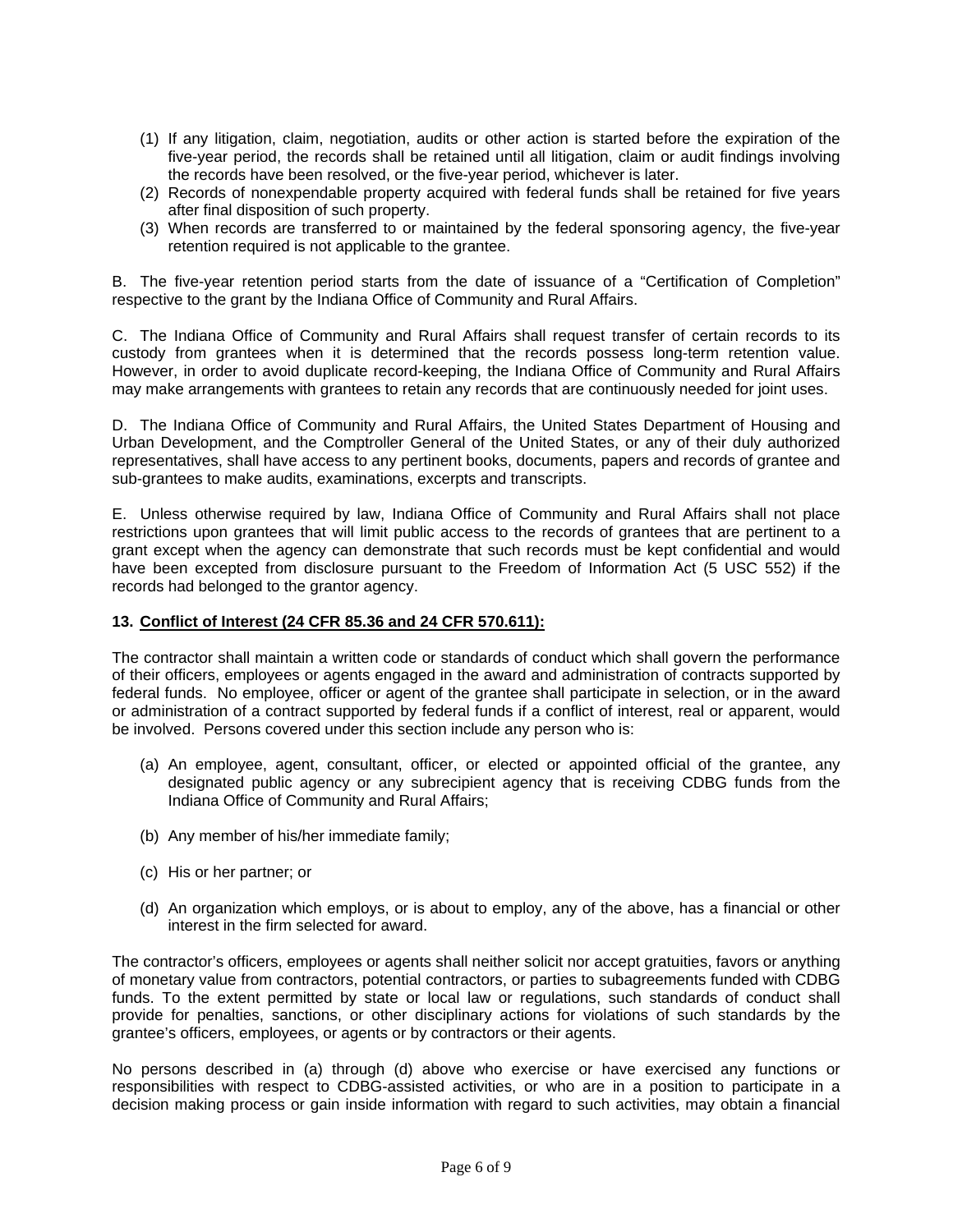interest in any contract, or have a financial interest in any contract, subcontract, or agreement with respect to the CDBG-assisted activity, or with respect to the proceeds from the CDBG-assisted activity, either for themselves or those with whom they have business or immediate family ties, during their tenure or for a period of one (1) year thereafter.

# **14. Remedies/Sanctions or Breach of Contract Terms:**

Upon written notice, the grantee may withhold payments to the contractor if the contractor shall fail to fulfill in a timely and proper manner its obligations to grantee under this contract, or if the contractor shall violate any of the conditions of this contract. The grantee shall in its written notice to contractor fully describe the nature of failure or violation by contractor, the corrective action required of contractor, and, the grantee shall allow the contractor thirty (30) days from the date of notification to correct such failure and/or violation. If such failure or violation is corrected by the contractor within thirty (30) days from the date of notification, then the grantee shall process payment(s) to the contractor. If such failure or violation is not corrected within thirty (30) days from the date of this notification, then the grantee may proceed to terminate this contract.

## **15. Termination of Contract for Cause - 24 CFR 85.43 (All Contracts in Excess of \$10,000):**

If the contractor shall fail to fulfill in a timely and proper manner his/her obligations under this contract, or if the contractor shall continue to violate any of the covenants, agreements, or stipulations of this contract, following notices by the grantee and allowances for corrective actions specified in Paragraph 14 above, the grantee shall thereupon have the right to terminate this contract by giving written notice to the contractor of such termination and specifying the effective date thereof, at least thirty (30) days before the effective date of such termination. In such event, all finished or unfinished documents, data, studies, surveys, drawings, maps, models, photographs and reports prepared by the contractor under this contract shall, at the option of the grantee, become the property of the grantee and the contractor shall be entitled to receive just and equitable compensation for any work satisfactorily completed hereunder. In the event the contractor disputes grantee's election to terminate this contract for cause under this paragraph, contractor may pursue equitable relief or remedy.

## **16. Termination for Convenience - 24 CFR 85.44 (All Contracts in Excess of \$10,000):**

The grantee may terminate this contract for its convenience, at any time, by giving at least thirty (30) days notice in writing to the contractor. If the contract is terminated by the grantee as provided herein, the grantee agrees to pay the contractor, no later than thirty (30) days following the date of the written notice of contract termination by grantee. In such event, all finished or unfinished documents, data, studies, surveys, drawings, maps, models, photographs and reports prepared by the contractor under this contract shall, at the option of the grantee, become the property of the grantee and the contractor shall be entitled to receive just and equitable compensation for any work satisfactorily completed hereunder.

### **17. Changes to Contract:**

The terms and conditions of this contract may be changed at any time by mutual agreement of the parties. Such modification shall be effective upon the signing by both parties of an addendum to this contract encompassing those changes. Where the addendum changes the compensation or time of performance, it shall also describe the change in scope, character or complexity of the work that is the basis for the change.

### **18. Contractor to Furnish Necessary Personnel Resources:**

A. The contractor represents that it has, or will secure at its own expense, all personnel required in performing the services specified in this contract. Such personnel shall not be employees of or have, as individuals, any contractual relationship with the grantee.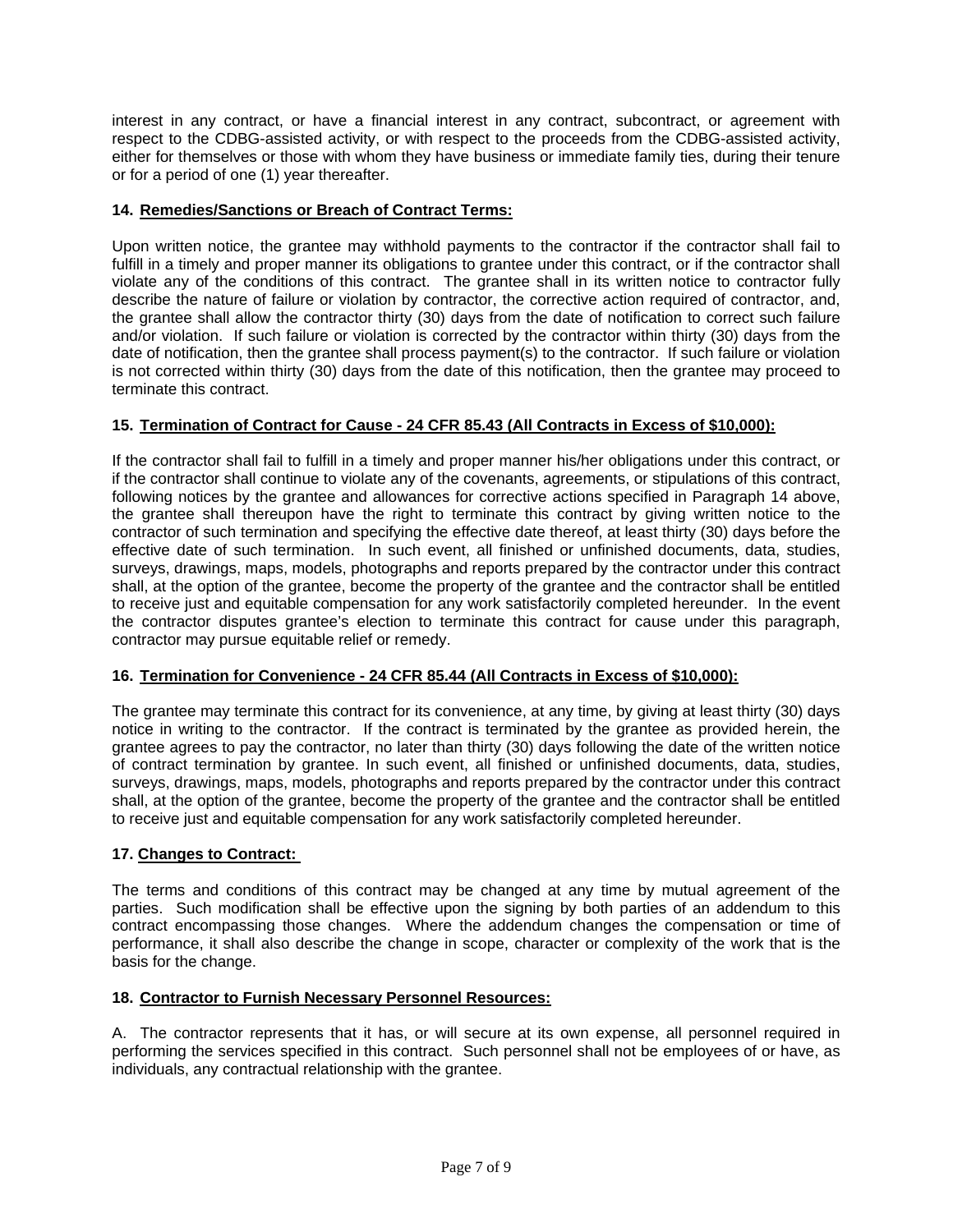B. All of the services required hereunder will be performed by the contractor or under its supervision and all personnel engaged in the work shall be fully qualified and shall be authorized or permitted under State and Local law to perform such services.

C. With the exception of the work described as being subcontracted within the contract, if any, none of the work or services covered by this contract shall be subcontracted without the prior approval of the grantee. Any additional work or services subcontracted hereunder shall be specified by written contract or agreement and shall be subject to each provision of this contract.

# **19. Reports and Information:**

The contractor, at such times and in such forms as the grantee or the Indiana Office of Community and Rural Affairs may require, shall furnish grantee and/or the Indiana Office of Community and Rural Affairs such periodic reports as it may request pertaining to the work or services undertaken pursuant to this contract, the costs and obligations incurred or to be incurred by grantee in connection therewith, and any other matters covered by this contract.

# **20. Records and Audits:**

The contractor shall maintain accounts and records, including personnel, property and financial records, adequate to identify and account for all costs pertaining to this contract and such other records as may be deemed necessary by the grantee to assure proper accounting for all funds applicable to this contract. These records will be made available for audit purposes to the grantee or any authorized representative, and will be retained for five years after the expiration of this contract unless permission to destroy them is granted.

## **21. Copyright and Patent Rights:**

No reports, maps, or other documents produced in whole or in part under this contract shall be the subject of an application for copyright by or on behalf of the contractor. The US Department of Housing and Urban Development, the Indiana Office of Community and Rural Affairs and the grantee shall possess all rights to invention or discovery, as well as rights in data which may arise as a result of the contractor's services.

### **22. Compliance with State and Local Laws:**

The contractor specifically agrees that in performance of the services herein enumerated, contractor and his/her employees/agents will comply with any applicable State, and Local Statutes, ordinances and regulations at the time this agreement is executed.

# **23. Disclosure Reports (HUD Reform Act of 1989 - 24 CFR Part 4.9):**

Section 2 of the HUD Reform Act of 1989 requires that if the grantee receives \$200,000 or more in federal CDBG funds during a federal fiscal year, (October 1 - September 30), a HUD disclosure report must be completed for each contract funded in whole or in part with federal CDBG funds. A copy of all such Disclosure Reports must be submitted by the grantee to the Grant Support Office of the Indiana Office of Community and Rural Affairs within ten (10) days after contract execution. In order for the grantee to comply with this federal requirement, the grantee will provide to the contractor the prescribed format of Part IV to the HUD Disclosure Report, and the contractor agrees to furnish the grantee a completed Part IV to the HUD Disclosure Report within seven (7) days of execution of the agreement between contractor and grantee. Within such Part IV of the prescribed HUD Disclosure Report, the contractor will provide the grantee with the following minimum information:

a. The name of all persons who are proprietors, partners, directors or officers of the contractor and thereby have a pecuniary interest in the proceeds of the CDBG-assisted contract;